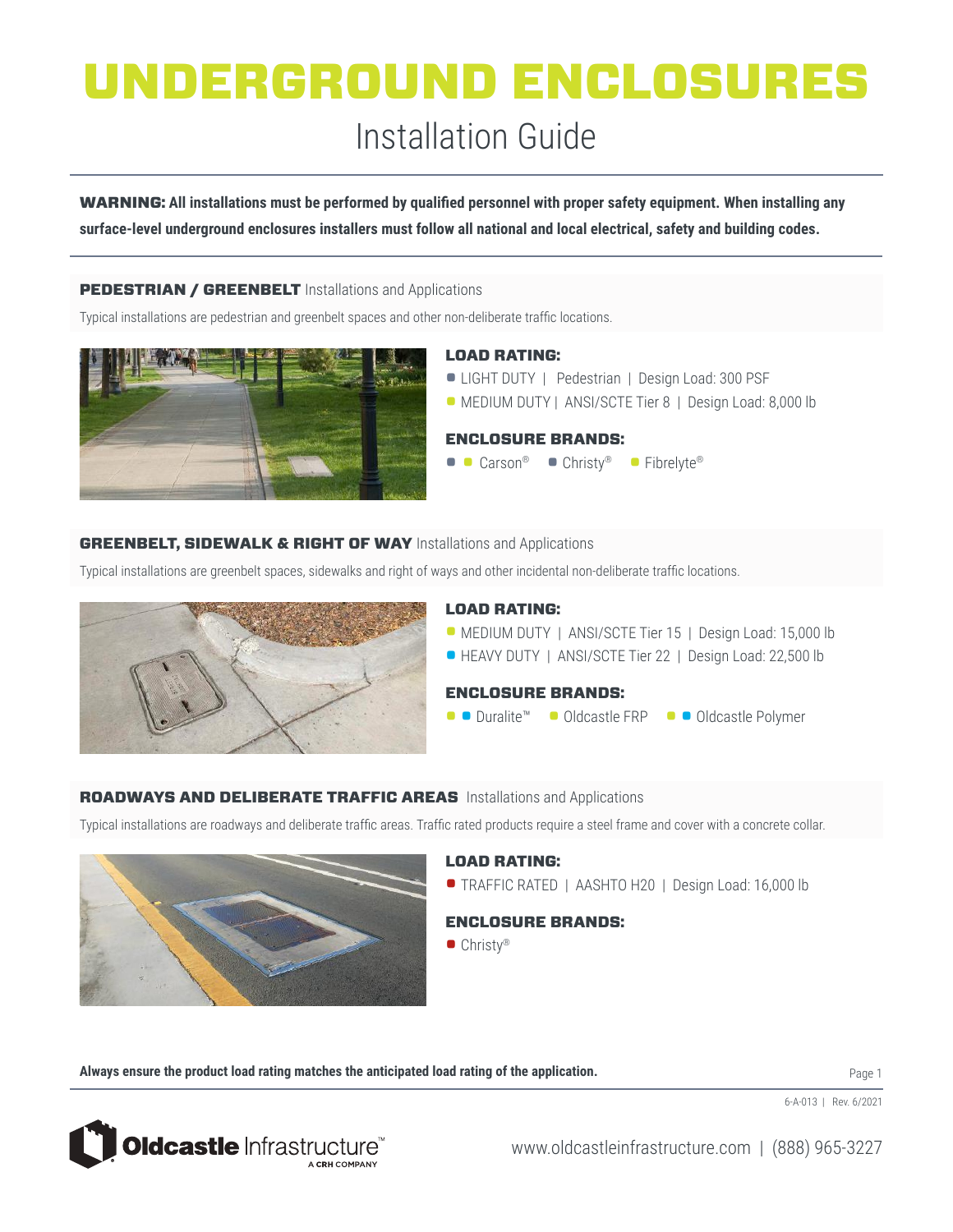### Installation Guide

| <b>INSTALLATION NOTES</b> |                       |                      |                         |
|---------------------------|-----------------------|----------------------|-------------------------|
| $\bullet$ LIGHT DUTY      | $\bullet$ MEDIUM DUTY | $\bullet$ HEAVY DUTY | $\bullet$ TRAFFIC RATFD |

#### INSTALLATIONS ON A SLOPE OR HILLSIDE:

Enclosures installed on a slope or hillside should be installed level and have a retaining wall built to hold the soil to prevent erosion above the enclosure.

#### SIDEWALKS:

If the installation is to be within a sidewalk, it is generally more practical to use a masonry saw and remove the entire sidewalk width to facilitate proper soil removal.

#### BASE (CRUSHED STONE):

A base of 6"- 8" is recommended in high water table areas. A deeper layer of crushed stone may reduce the chances of settling over time. 2" to 4" of stone may be used in areas with high soil stability.

#### LIFTING:

Enclosures can be safely handled by hand by the proper number of trained workers or with proper lifting equipment. Always follow guidelines for safe lifting.

#### BRACING:

Install bracing within the enclosure to protect the sides from bowing during backfilling. Suitable bracing could be one or multiple wooden 2x4's cut to length and installed snug against the inside walls of the enclosure.





#### BACKFILL:

Be sure to remove any stones 3" or larger from the backfill material. An alternate 'dry lean mix' may be prepared for backfill using Portland cement and crushed rock in a ratio of 1:10. This higher strength alternative is useful where known traffic is anticipated within the vicinity of the enclosure that could cause vehicular surcharge loading.

#### TAMPING:

It is recommended not to use mechanical tamping tools such as a tamping ram or plate compactor when tamping the backfill material around the enclosure to prevent bowing to sides of the enclosure. Mechanical compactors can increase the soil density by as much as 200%. DO NOT use heavy equipment, like backhoes, for tamping as damage will occur.

**Always ensure the product load rating matches the anticipated load rating of the application.** 

Page 2

6-A-013 | Rev. 6/2021



www.oldcastleinfrastructure.com | (888) 965-3227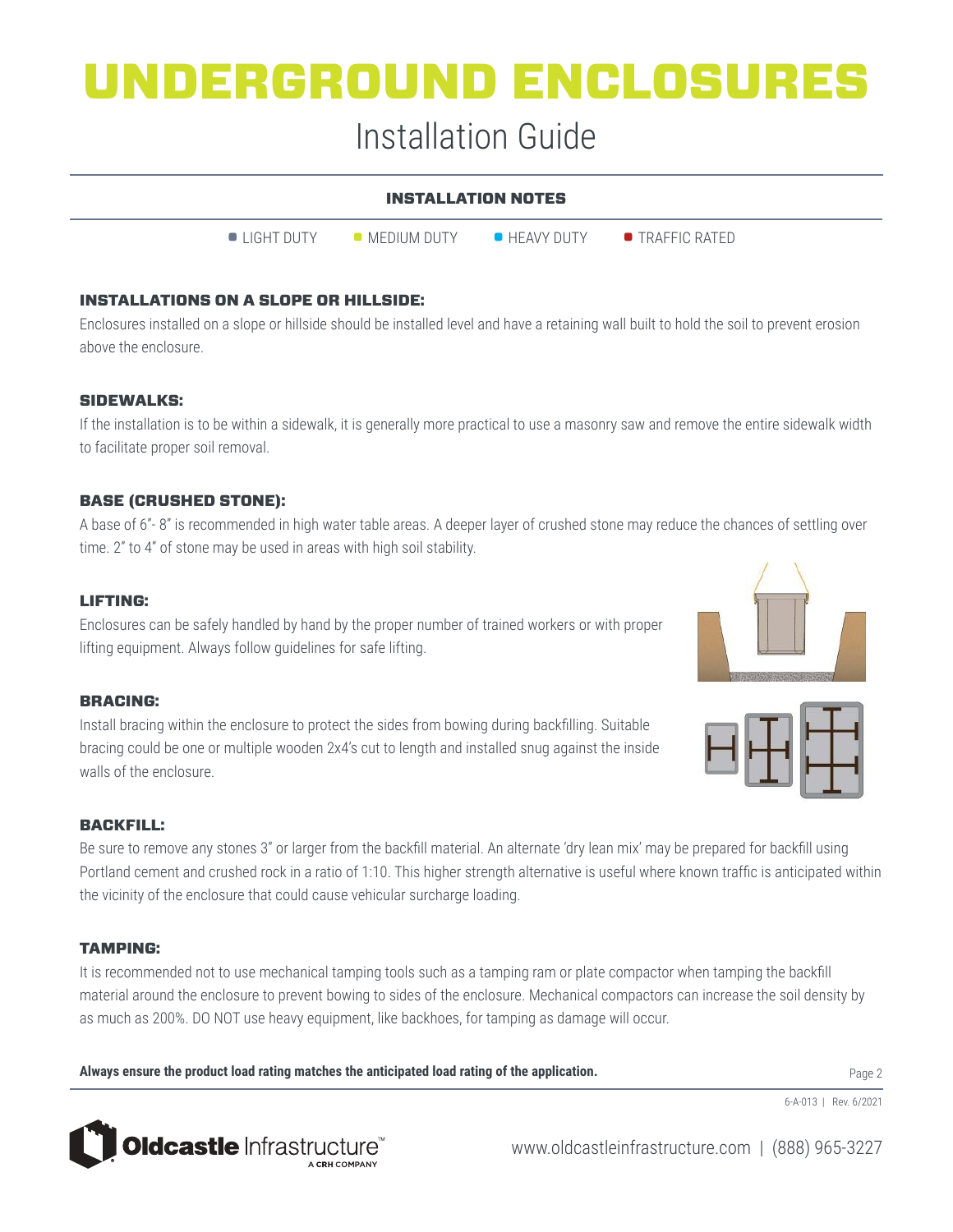## UNDERGROUND ENCLOSURES Installation Guide

### • LIGHT DUTY | Pedestrian | Design Load: 300 PSF • MEDIUM DUTY | ANSI/SCTE Tier 8 | Design Load: 8,000 lb  $12 - 16$ EXCAVATED EARTH / GRASS **BACKFILL MATERIAL**  $6 - 8$ CRUSHED **COMPACTED FILL STONE BASE** or UNDESTURBED SOIL

#### PEDESTRIAN RATED / GREENBELT APPLICATIONS

#### I. EXCAVATION

Excavate an area approximately 12" to 16" longer and wider and 6" to 8" deeper than the actual dimensions of the enclosure to be installed. The excavation floor should be flat and level.

#### II. INSTALLATION

1. Add a 6" to 8" deep base of  $\frac{34}{4}$ " and smaller, crushed stone to the excavated hole. The base material shall be crushed, angular stone, not 'river rock or round stone,' and should be free of soil and organic material (see page 2, "Base"). Use a mechanical or hand tamper to tamp down the crushed stone to be flat and level.

2. Set the enclosure box into the excavated hole. Adjust the height to grade. Be sure the enclosure is level, centered in the hole, and is parallel with the sidewalk or curb if applicable.

3. Install bracing (see page 2, "Bracing"), then install the cover and bolts to prevent debris from entering the enclosure and help maintain box rigidity during the backfilling procedure.

4. Utilize the excavated material to backfill along the open, outer sides of the excavated hole (see page 2, "Backfill").

5. Tamp the soil around the enclosure with hand tamping tools\*. Soil in the immediate vicinity should be tamped and sloped away from the enclosure. Be sure not to slope the grade towards the enclosure as debris could make the cover difficult to remove.

6. Remove the internal bracing and replace the cover and bolts to complete the installation.

**\*** DO NOT use heavy equipment, like backhoes, for tamping as damage will occur (see page 2, "Tamping").

**Always ensure the product load rating matches the anticipated load rating of the application.** 

6-A-013 | Rev. 6/2021



www.oldcastleinfrastructure.com | (888) 965-3227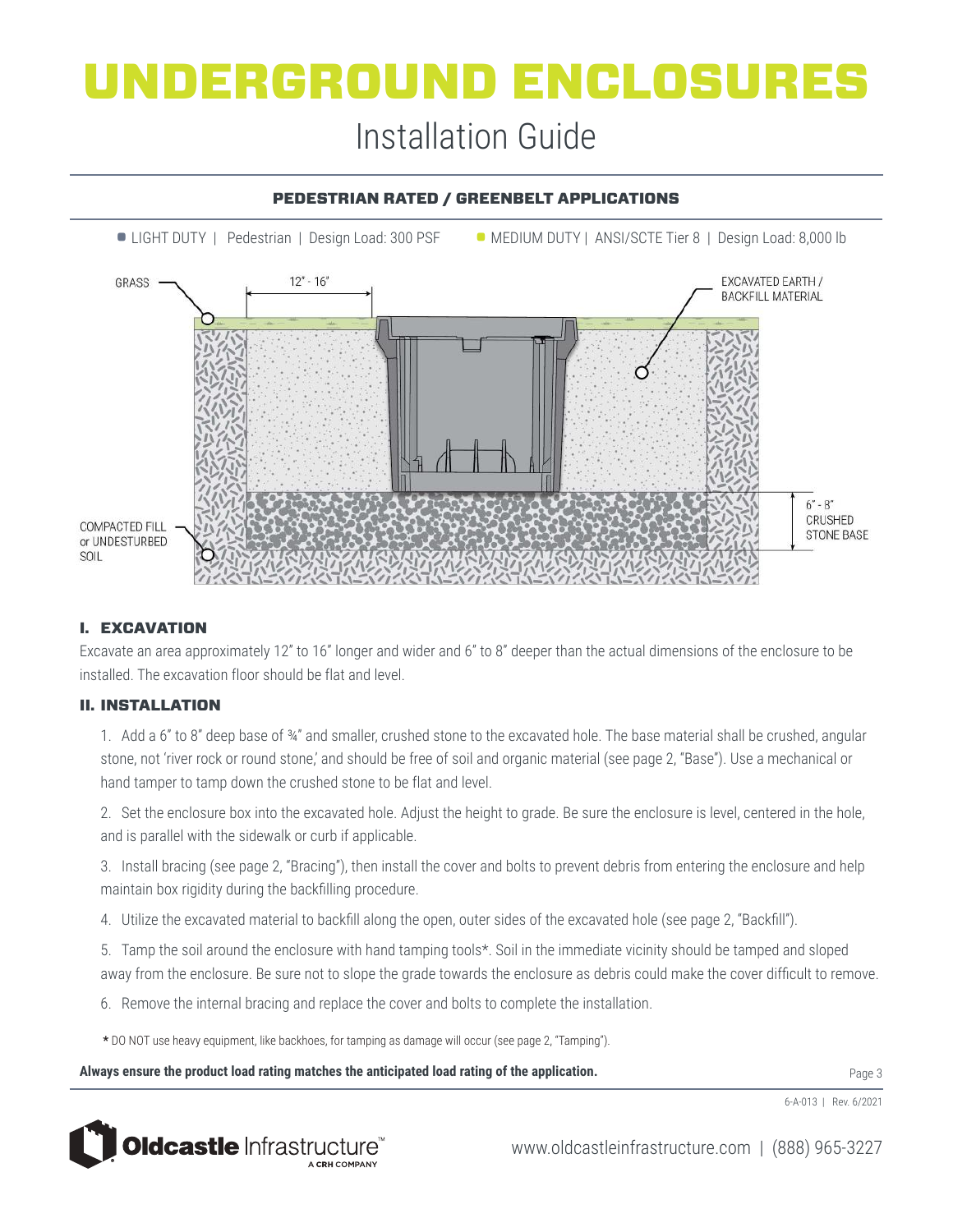# UNDERGROUND ENCLOSURES Installation Guide

#### TIER 15 & TIER 22 RATED / GREENBELT, SIDEWALK & RIGHT OF WAY APPLICATIONS

• MEDIUM DUTY | ANSI/SCTE Tier 15 | Design Load: 15,000 lb • HEAVY DUTY | ANSI/SCTE Tier 22 | Design Load: 22,500 lb



#### I. EXCAVATION

Excavate an area approximately 12" to 16" longer and wider and 6" to 8" deeper than the actual dimensions of the enclosure to be installed (see page 2, "Sidewalk"). The excavation floor should be flat and level.

#### II. INSTALLATION

1. Add a 6" to 8" deep base of  $\frac{34}{4}$ " and smaller, crushed stone to the excavated hole. The base material shall be crushed, angular stone, not 'river rock or round stone,' and should be free of soil and organic material (see page 2, "Base"). Use a mechanical or hand tamper to tamp down the crushed stone to be flat and level.

2. Set the enclosure box into the excavated hole (see page 2, "Lifting"). Adjust the height to grade. Be sure the enclosure is level, centered in the hole, and is parallel with the sidewalk or curb if applicable.

3. Install bracing (see page 2, "Bracing"), then install the cover and bolts to prevent debris from entering the enclosure and help maintain box rigidity during the backfilling procedure.

4. Backfill along the open, outer sides of the excavated hole (see page 2, "Backfill").

5. Tamp the soil around the enclosure with hand tamping tools\*. Soil in the immediate vicinity should be tamped and sloped away from the enclosure. Be sure not to slope the grade towards the enclosure as debris could make the cover difficult to remove.

6. Remove the internal bracing and replace the cover and bolts to complete the installation.

**\*** DO NOT use heavy equipment, like backhoes, for tamping as damage will occur (see page 2, "Tamping").

**Always ensure the product load rating matches the anticipated load rating of the application.** 

6-A-013 | Rev. 6/2021



www.oldcastleinfrastructure.com | (888) 965-3227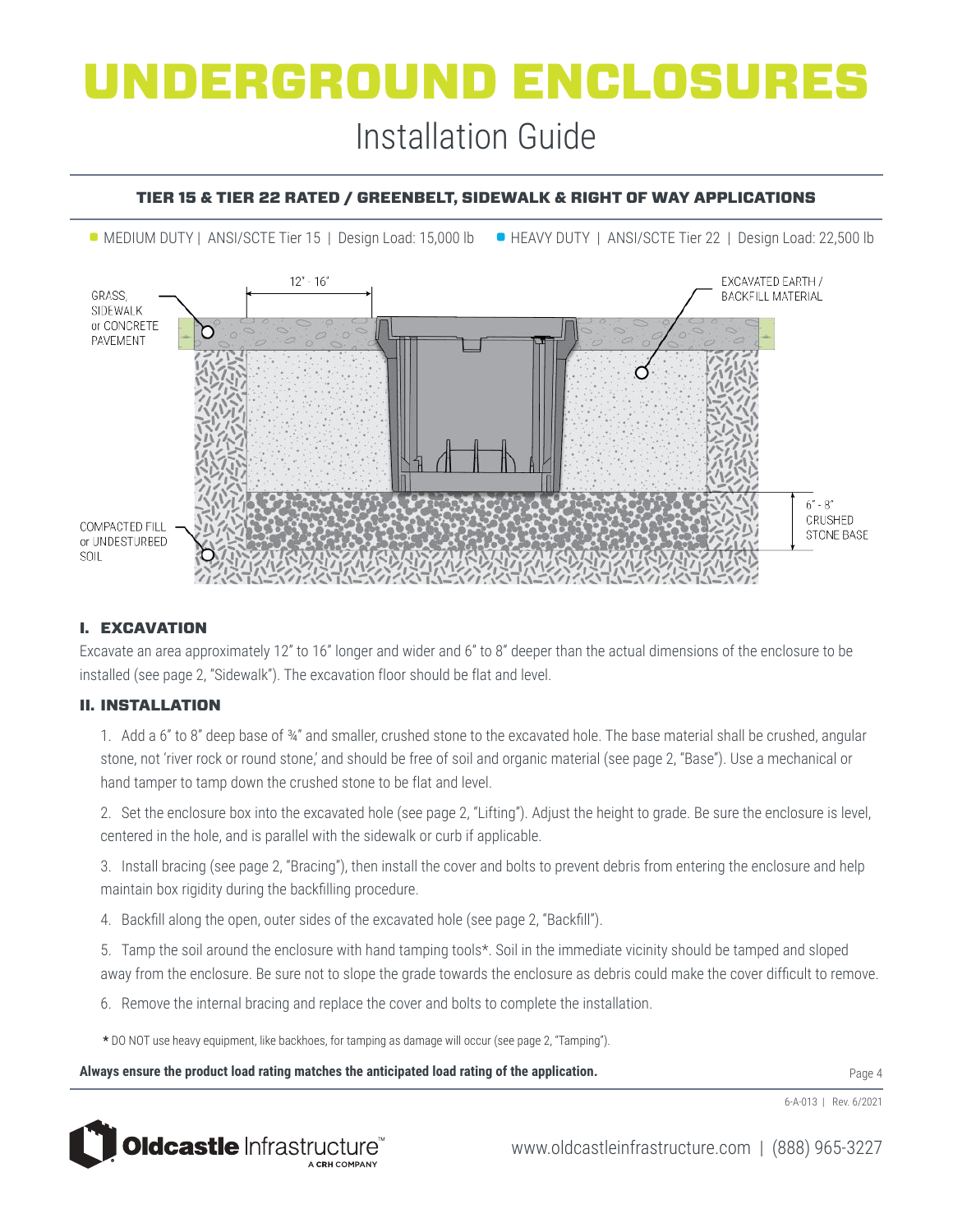### Installation Guide

#### H20 RATED / TRAFFIC APPLICATIONS

• TRAFFIC RATED | AASHTO H20 | Design Load: 16,000 lb



#### I. EXCAVATION

Excavate an area approximately 12" to 16" longer and wider and 6" to 8" deeper than the actual dimensions of the enclosure to be installed (see page 2, "Sidewalk"). The excavation floor should be flat and level.

#### II. INSTALLATION

1. Add a 6" to 8" deep base of ¾" and smaller, crushed stone to the excavated hole. The base material shall be crushed, angular stone, not 'river rock or round stone,' and should be free of soil and organic material (see page 2, "Base"). Use a mechanical or hand tamper to tamp down the crushed stone to be flat and level.

2. Set the enclosure box into the excavated hole (see page 2, "Lifting"). Adjust the height to grade. Be sure the enclosure is level, centered in the hole, and is parallel with the sidewalk or curb if applicable. Install the cover and bolts to prevent debris from entering the enclosure during the backfilling procedure.

3. Backfill along the open, outer sides of the excavated hole (see page 2, "Backfill").

4. The final 6" to 8" of the excavation should be finished with a concrete collar. This is accomplished by providing a form around the enclosure that would produce a six-inch minimum wide collar. The concrete collar mix used in the installation shall exceed a minimum of 3,000 PSI compressive strength.

5. Secure the cover and bolts to complete the installation.

**Always ensure the product load rating matches the anticipated load rating of the application.** 

Page 5